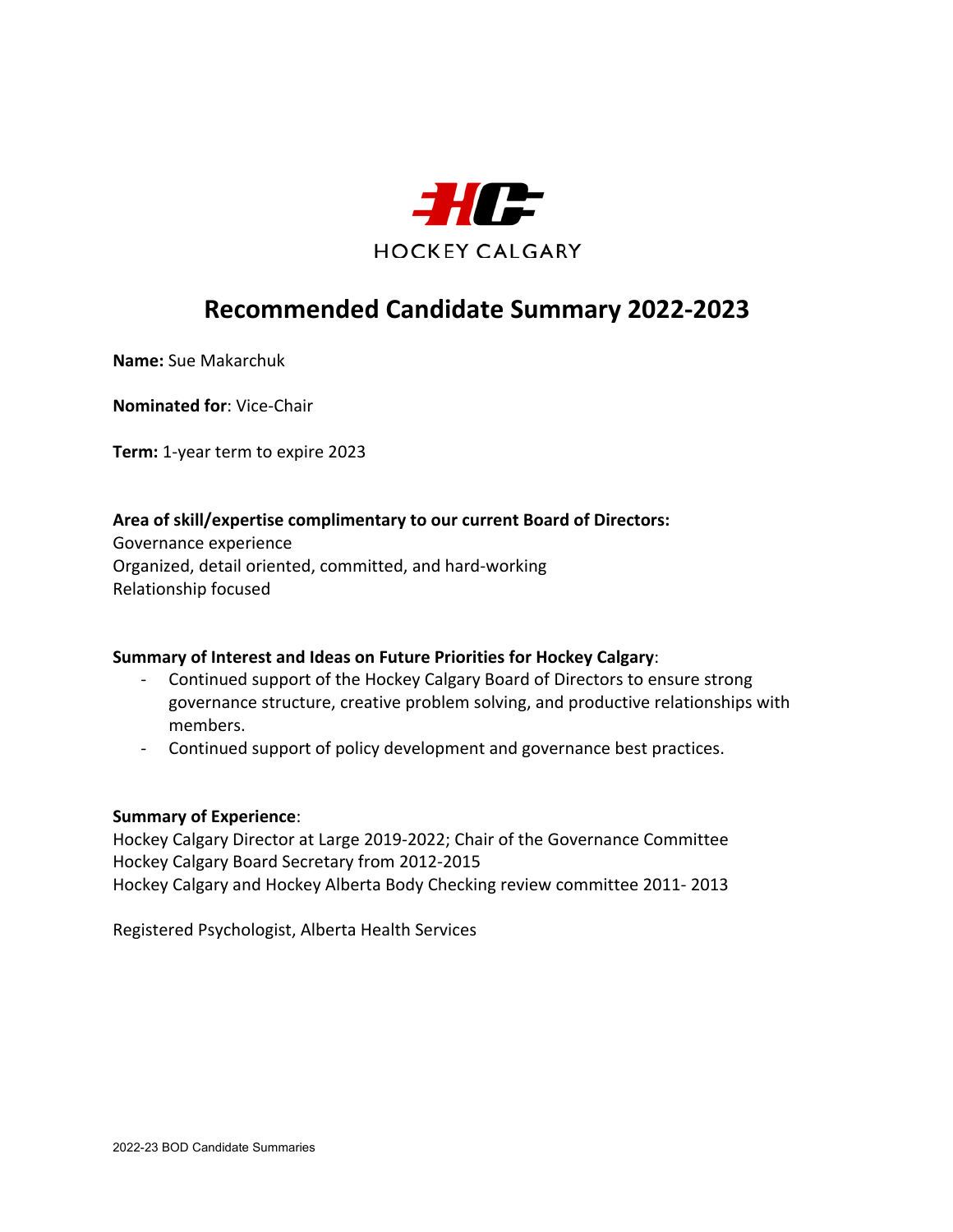

**Name:** Alan Roessel

**Nominated for**: Treasurer

**Term:** 1-year term to expire 2023

## **Area of skill/expertise complimentary to our current Board of Directors:**

Chartered Accountant/Chartered Professional Accountant with significant experience in financial planning, forecasting, and budgeting

## **Summary of Interest and Ideas on Future Priorities for Hockey Calgary**:

Support the Hockey Calgary organization with expertise in accounting, treasury and finance to maintain the strong financial accountability that Hockey Calgary delivers to its members.

## **Summary of Experience**:

Treasurer of the Hockey Calgary Board of Directors since 2020 Over 25 years as a Chartered Accountant/Chartered Professional Accountant Current position as an Advisor with Links Capital Partners Ltd. Extensive coaching experience with Hockey Calgary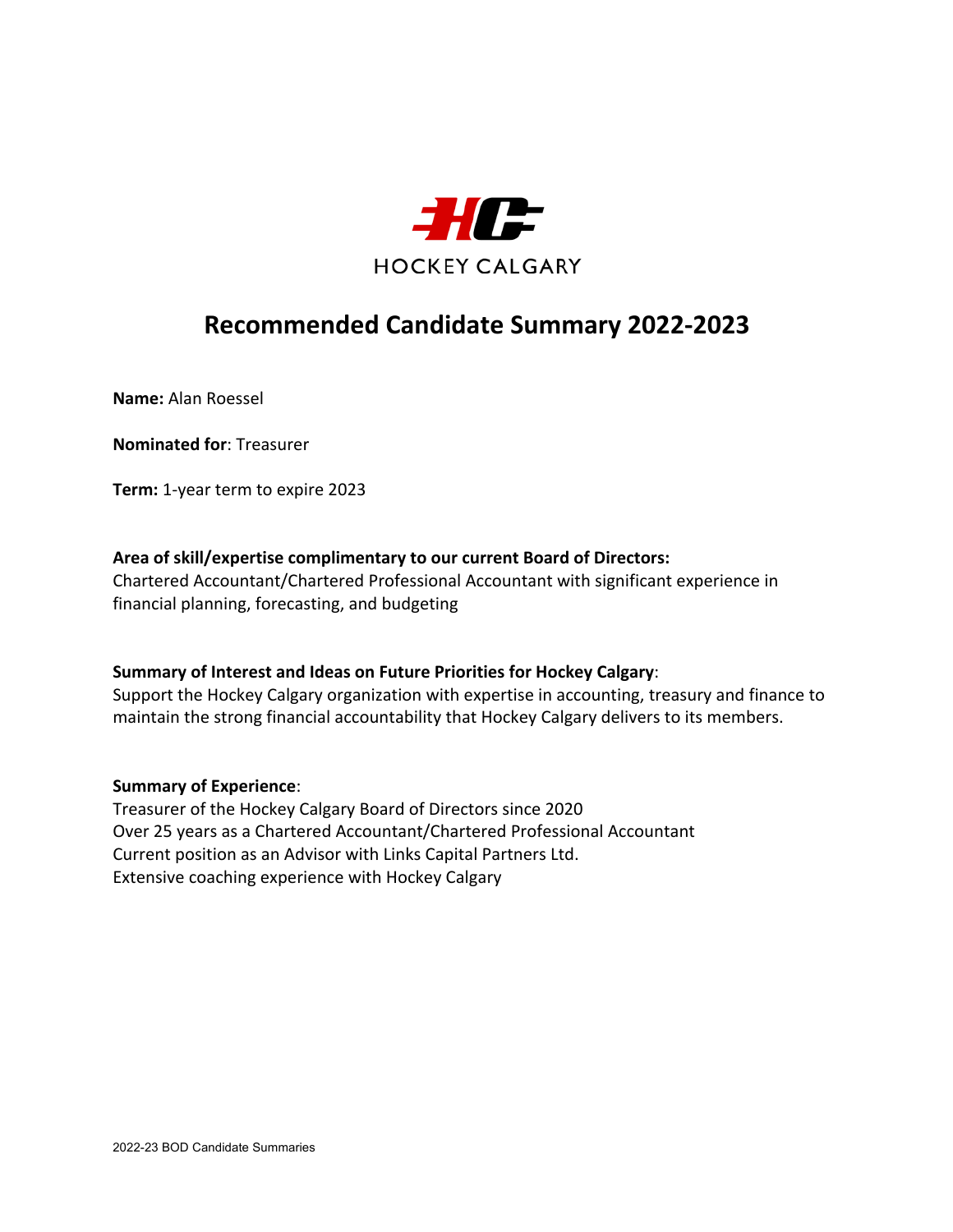

**Name:** Joe Strang

**Nominated for**: Director at Large

**Term:** 2-year term to expire 2024

#### **Area of skill/expertise complimentary to our current Board of Directors:**

Past board member for three years with Shaw Meadows Hockey Association followed by three years as President of Southwest Hockey Association. I have now served on the Hockey Calgary Board for 7 years in various volunteer capacities. Currently coaching in U18. I bring a great level of business acumen and a willingness to volunteer my time to continue to advance and grow the great game of hockey for everyone whether you're playing or watching or volunteering in some capacity.

#### **Summary of Interest and Ideas on Future Priorities for Hockey Calgary**:

For me, it's all about protecting the integrity of the game while continuing to attract and keep kids playing the game for the fun and teambuilding lessons of life.

#### **Summary of Experience**:

Business owner with 32 years successful business experience. Sit on the advisory board of the CEA (Consumers Electronic Association). Father of 6 Played high level of Hockey Been coaching Hockey, Basketball and Baseball for over 30 years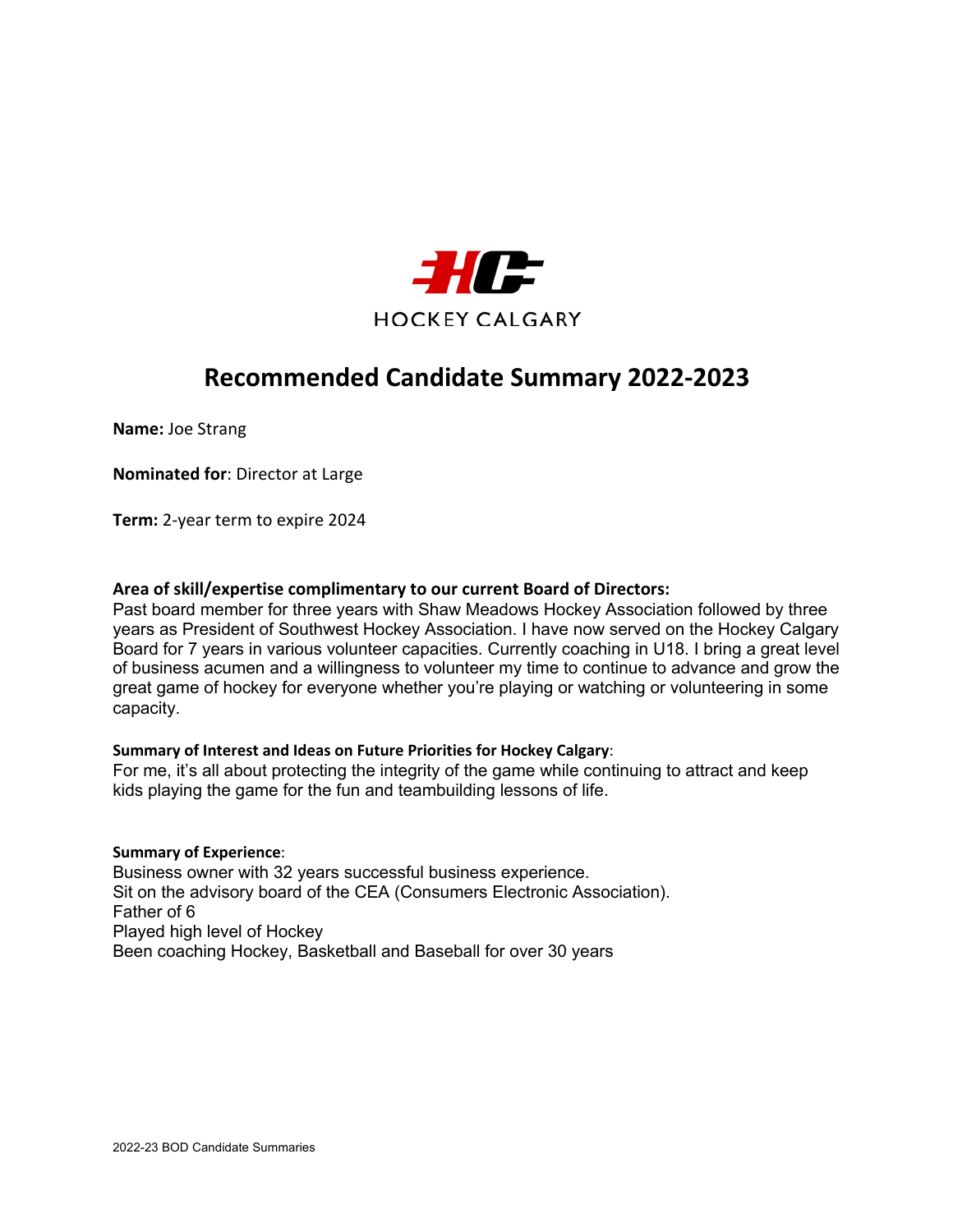

**Name:** Jody Forbes

**Nominated for**: Director at Large

**Term:** 2-year term to expire 2024

## **Area of skill/expertise complimentary to our current Board of Directors:**

AFHL Director under Hockey Alberta since 2020. Hockey Calgary Director since 2019. President and VP on two different minor hockey boards in Calgary over the past 10 years. Hockey Alberta Volunteer of the year in 2019. Hockey Calgary Volunteer of the year and Association of the year (x2). Have sat on numerous task groups and committees at both the Hockey Calgary and Hockey Alberta levels over the past decade.

## **Summary of Interest and Ideas on Future Priorities for Hockey Calgary**:

As the largest provincial organization Hockey Calgary needs to ensure our needs are being met at the provincial and national levels for both male and female streams. A priority would be to continue working towards creating an equitable model for hockey in our province focusing on diversity, inclusion and gender equity.

#### **Summary of Experience**:

President of Girls Hockey Calgary for the 4 seasons. Board of BVHS (Director and Vice President) for 6 years. Member of Operations Council, Female Council and Elite Council. Entering third season as the U15AA Director AFHL Female Elite committee under Hockey Alberta. Served 3 seasons as a Director with Hockey Calgary.

Registered Social Worker (RSW) working with at risk youth and their families for 2 decades.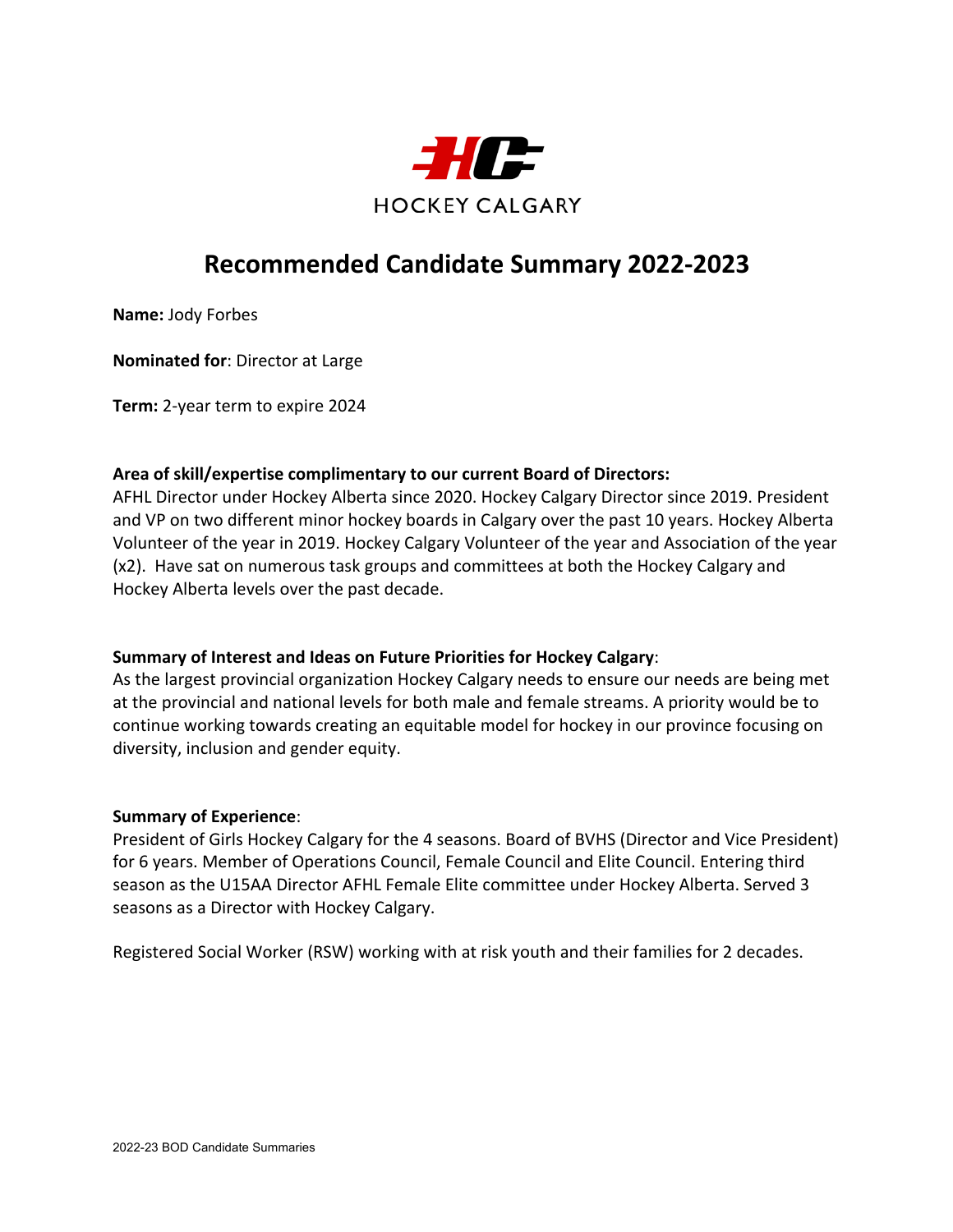

**Name:** Chris Bright

**Nominated for**: Director at Large

**Term:** 2-year term to expire 2024

#### **Area of skill/expertise complimentary to our current Board of Directors:**

As a former player and current coach in the Hockey Calgary family, I've long admired the experience Hockey Calgary delivers for its participants, male, female, players, coaches, managers, fans, officials, volunteers and administrators.

Having had the opportunity to work with Hockey Calgary on a variety of growth initiatives over the last decade, I would like to play a direct part in future growth and feel my experience and knowledge around the game from a playing, coaching, operational, funding, and governing standpoint can help in the continuation of Hockey Calgary successes.

#### **Summary of Interest and Ideas on Future Priorities for Hockey Calgary**:

- Strategic growth initiatives that support equitable opportunity for male and female participation
- Funding procurement critical to annual budgets. This may include corporate sponsorships, partnerships, or fundraising events
- Partner relations with social organizations that support the system like the Flames Foundation and KidSport
- Competition alignment in the broader system, person-player first decision making

#### **Summary of Experience**:

- 11 Years of Business Operations with Hockey Canada (2009-2020), including leadership with and for the Hockey Canada Foundation, Team Canada Alumni Assoc, Grow the Game initiatives, National Recruitment & Retention Committees with Provincial Sport Organizations, Business Development & Licensing, NCCP Skill Instructor Stream, Hockey Canada Sport Schools and Hockey Canada Skill Academies
- A founding director of the board with Comrie's Sports Equipment Bank (2014-2019)
- Executive Director of a National Sport Organization, Karate Canada (current)
- Extensive experience as a minor hockey player & quadrant player with Hockey Calgary, a Canadian National Team and 18 year professional player, a minor hockey coach for over 15 teams (current), NCCP certified Coach Mentor & Level III Skill Instructor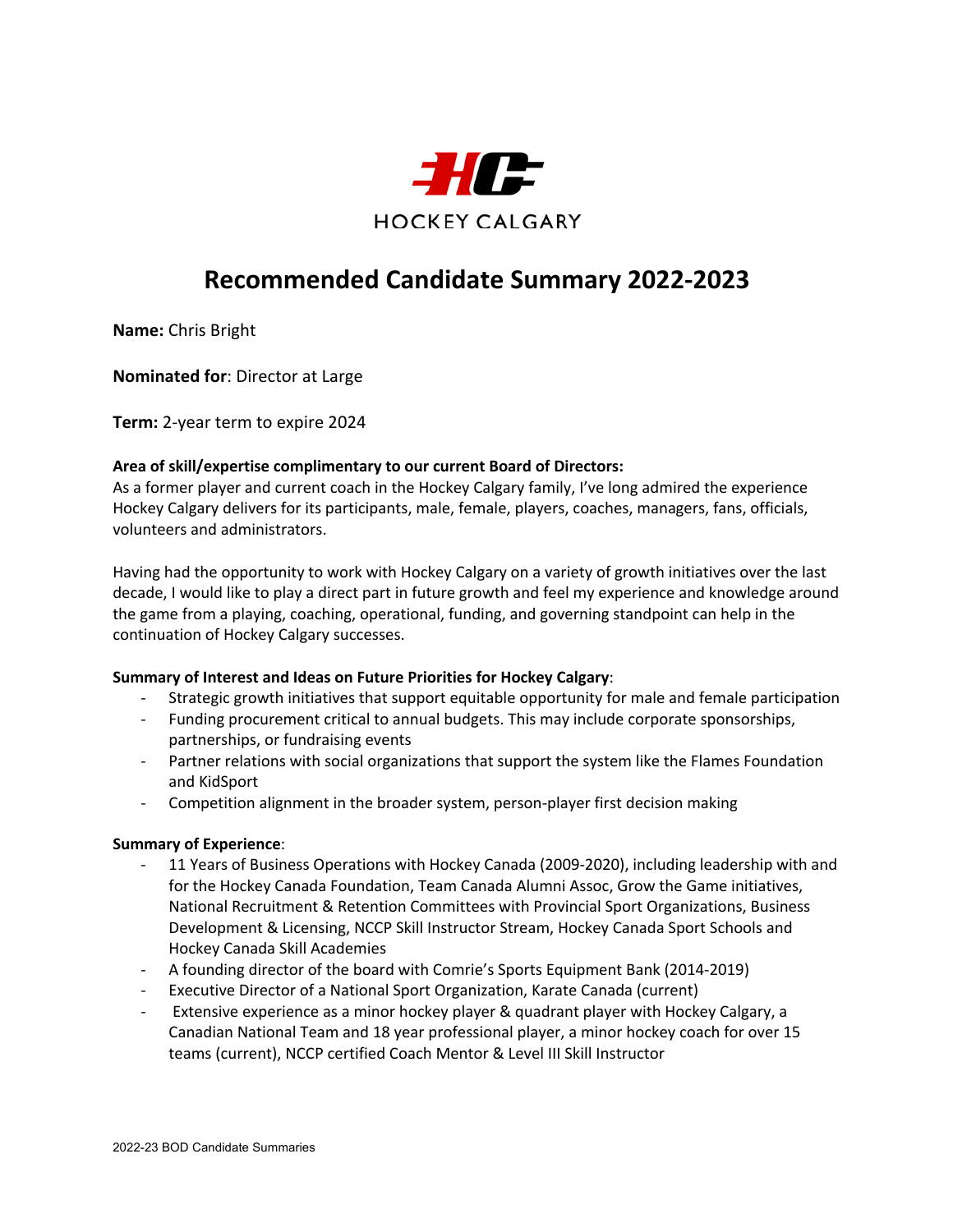

**Name:** Gary Makar

**Nominated for**: Director at Large

**Term:** 1-year term; to expire 2023

## **Area of skill/expertise complimentary to our current Board of Directors:**

Hockey is my passion, with a focus on player development philosophy and evolving the current culture of hockey to help grow the sport. I hope my extensive experience, unique hockey development perspectives, and brand building/communications experience can be of value to Hockey Calgary's vision to be the leading governing body in Canada. In addition, I have a sincere desire to give back to the sport that continues to be so important in our family's lives.

### **Summary of Interest and Ideas on Future Priorities for Hockey Calgary**:

- Develop and support strategic and tactical brand initiatives for Hockey Calgary
- Passionate interest in psychology/sport performance and improving mental health to create a healthy and safe hockey culture. Fun is integral to development.
- Development of additional initiatives to encourage critical thinking with a mind to improving hockey culture.

#### **Summary of Experience**:

- Extensive hockey specific player development and hockey administration experience.
- Lifelong involvement in hockey as a player, hockey parent, and coach
- Extensive experience with hockey association fundraising and coordination of events
- Strong understanding of development philosophies in guiding individuals through the hockey system.
- Ongoing community volunteer (Crowchild Twin Arena Association, Northwest Warrior Association player evaluation volunteer)
- Presenter on behalf of College Hockey Inc.